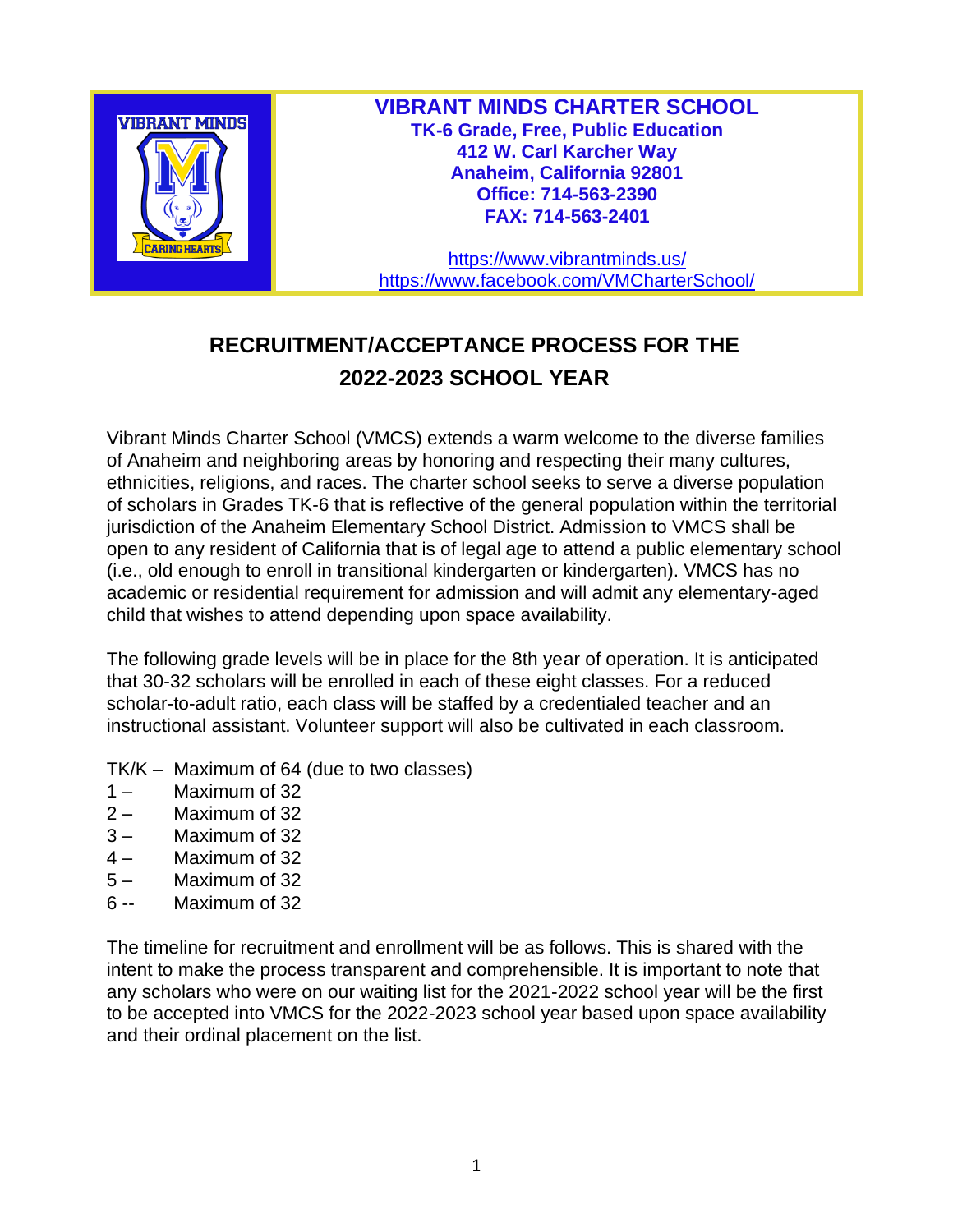| <b>Time Span</b>         | <b>Activity</b>                                                                                                                                                                                                                                                                                                                                                                                    | <b>Outcome</b>                                                                                                                                                                                                                                                                                                                                                                                                                                                                                                                                                                                                                                                                                                 |
|--------------------------|----------------------------------------------------------------------------------------------------------------------------------------------------------------------------------------------------------------------------------------------------------------------------------------------------------------------------------------------------------------------------------------------------|----------------------------------------------------------------------------------------------------------------------------------------------------------------------------------------------------------------------------------------------------------------------------------------------------------------------------------------------------------------------------------------------------------------------------------------------------------------------------------------------------------------------------------------------------------------------------------------------------------------------------------------------------------------------------------------------------------------|
| January 1-March 31, 2022 | This timespan will constitute<br>the first wave of recruitment<br>activity. Through articles in the applicants will be accepted<br>local papers, flyers, banners,<br>social media, and events,<br>parents/guardians will become<br>informed about recruitment for<br>VMCS for the 2022-2023<br>school year. Interest Forms<br>will be distributed and<br>collected throughout this time<br>period. | On Thursday, March 31,<br>2022, the first wave of<br>into VMCS based upon<br>the Interest Forms. If there<br>are more applicants than<br>openings per grade level,<br>a public drawing will be<br>held for each of the<br>impacted grade levels. In<br>addition to filling each<br>grade level to its maximum<br>capacity (30-32), a waiting<br>list will be established<br>based upon the order of<br>drawn names per<br>impacted grade level.<br>The drawing will be held<br>on Thursday, March 31,<br>2022, at 5:00 p.m.<br>Parents/guardians that do<br>not complete the formal<br>registration packet by April<br>15, 2022, will forfeit their<br>child's spot to the next<br>person on the waiting list. |
| April 1-June 10, 2022    | This timespan will constitute<br>the second wave of<br>recruitment activity if the<br>school is not filled to capacity.<br>The various outreach<br>strategies will remain the<br>same. Interest Forms will be<br>collected throughout this time<br>period.                                                                                                                                         | On Friday, June 10,<br>2022, the second wave<br>of applicants will be<br>accepted into VMCS<br>based upon the Interest<br>Forms. If there are more<br>applicants than openings<br>per grade level, a public<br>drawing will be held for<br>each of the impacted<br>grade levels. In addition to<br>filling each grade level to<br>its maximum capacity (30-<br>32), a waiting list will be<br>established based upon<br>the order of drawn names<br>per impacted grade level.<br>This waiting list will be an<br>addendum to any<br>previously established<br>waiting list.                                                                                                                                    |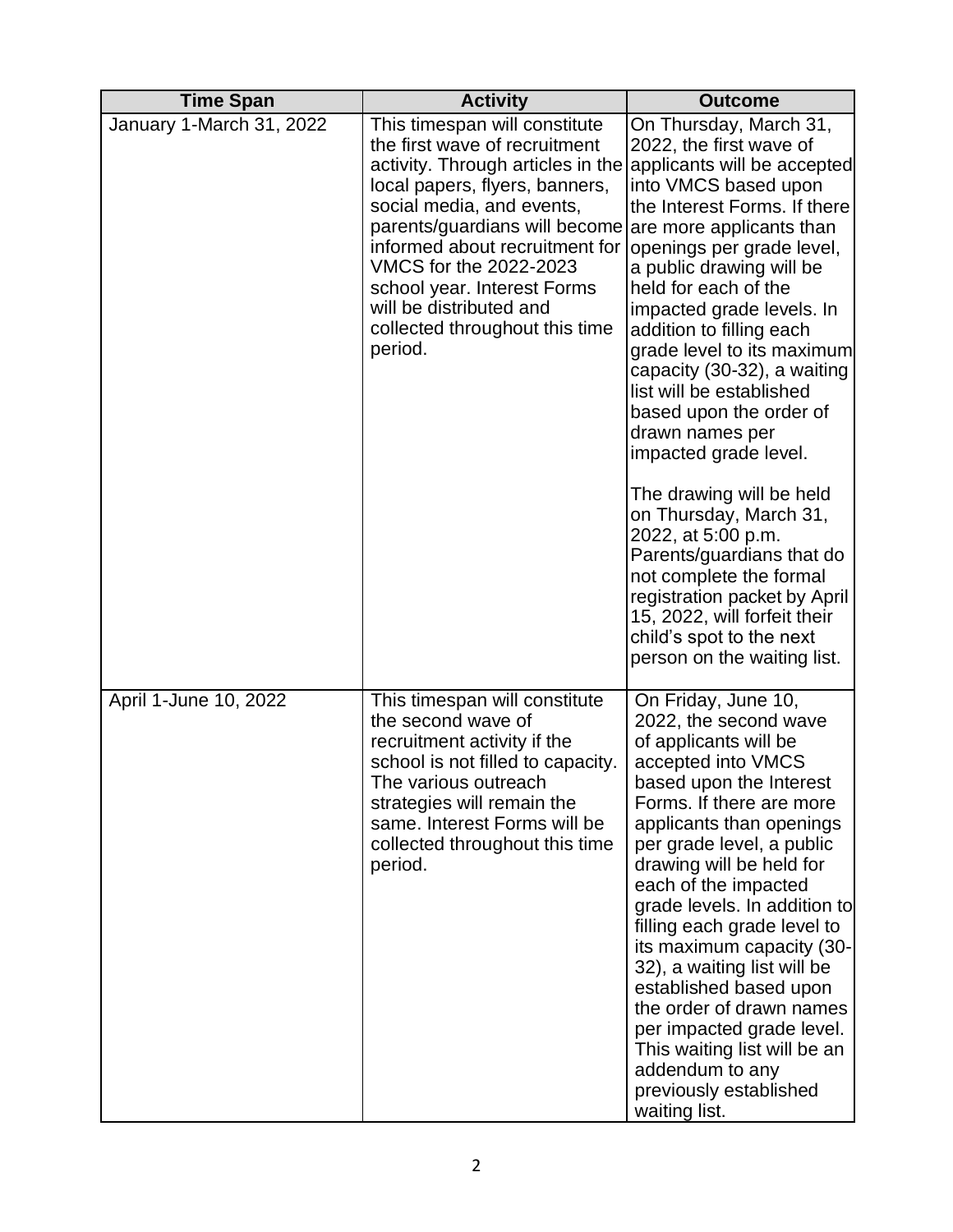|                                                            |                                                                                                                                                                                                                                                                                                           | The drawing will be held<br>on Friday June 10, at 5:00<br>p.m. Parents/guardians<br>that do not complete the<br>formal registration packet<br>by June 24, 2022, will<br>forfeit their child's spot to<br>the next person on the<br>waiting list. |
|------------------------------------------------------------|-----------------------------------------------------------------------------------------------------------------------------------------------------------------------------------------------------------------------------------------------------------------------------------------------------------|--------------------------------------------------------------------------------------------------------------------------------------------------------------------------------------------------------------------------------------------------|
| June 10, 2022, through the<br>Remainder of the School Year | Beginning June 10, 2022,<br>scholars will be invited to<br>attend the school based on<br>space availability and the<br>waiting list. Once the waiting<br>list has been exhausted based<br>upon the random selection<br>process, then any openings<br>will be filled on a first<br>come/first serve basis. | As is true for any public<br>school, scholars can be<br>accepted into VMCS<br>throughout the school<br>year, with a maximum<br>enrollment of<br>approximately 256<br>scholars for the<br>2022-2023 school year.                                  |

As permitted by state and federal regulations, the following exemptions will be made to the admission and lottery process:

- Scholars who were enrolled in the school in the 2021-2022 school year will automatically be able to continue their participation in VMCS for the 2022-2023 school year. Additionally, scholars who plan to continue their enrollment in VMCS for the 2022-2023 school year will have their siblings accepted into the school as long as there is sufficient space. If there is insufficient space, the siblings will be moved to the top of the waiting list for their grade levels.
- For scholars who are not currently enrolled in VMCS during the 2021-2022 school year, but are accepted into VMCS for the 2022-2023 school year, the siblings of the accepted scholars (including foster siblings) will also be accepted into VMCS as space permits. If there is insufficient space, the siblings will be moved toward the top of the waiting list for their grade levels. The rationale for the sibling exemption is to permit families to be fully involved in one school.
- For the random selection process, names will be drawn in the order of 6th grade through transitional kindergarten. Therefore, if an older sibling is accepted in the school, the sibling(s) will also be accepted as space permits. Otherwise, the sibling(s) will be placed toward the top of the waiting list.
- If a staff member of VMCS wants his/her child to attend VMCS, s/he will be accepted into the school. This is permitted as long as the total number of scholars allowed under this exemption constitutes only a small percentage of the school's total enrollment.